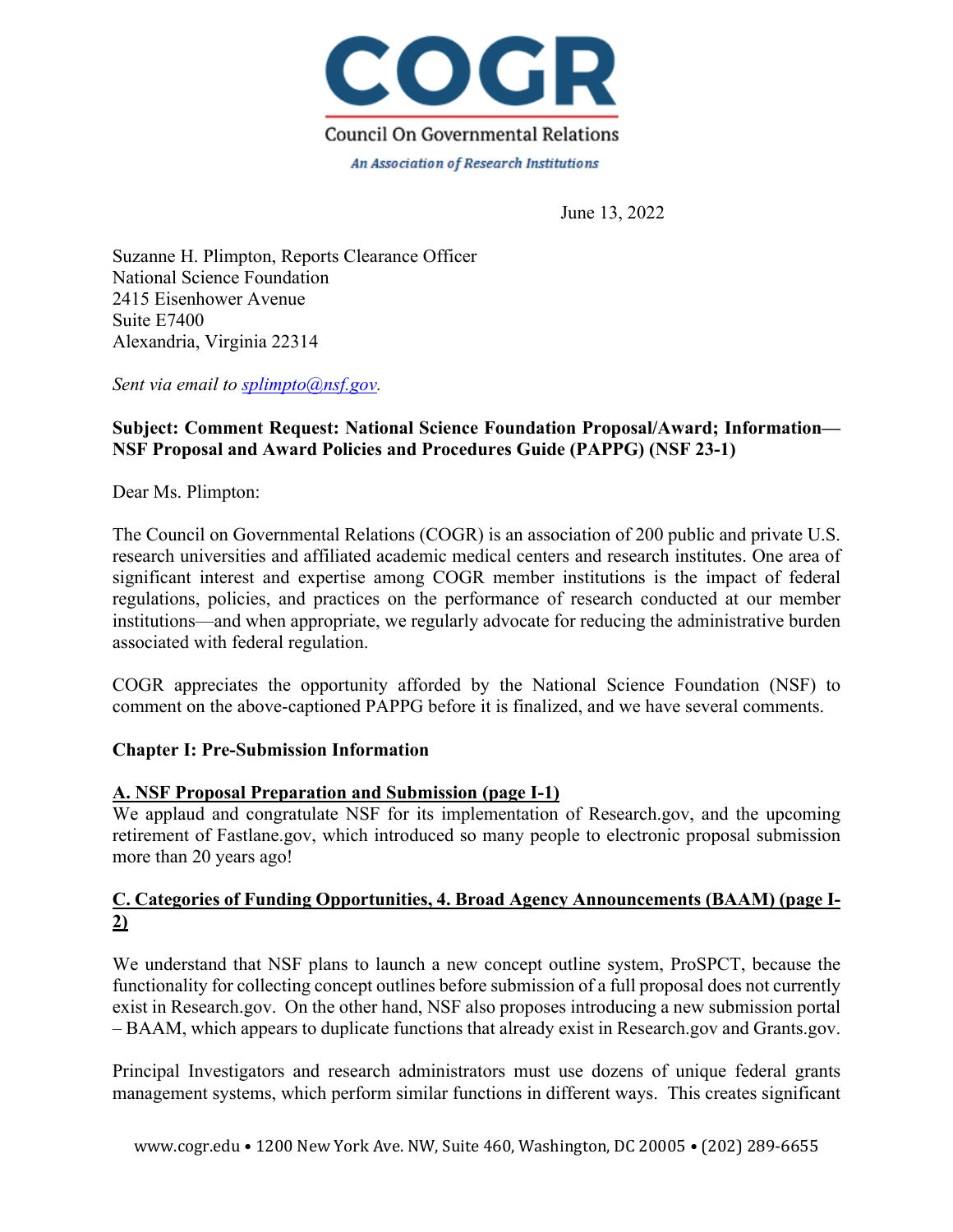*COGR: Comment Request: National Science Foundation Proposal/Award; Information— NSF Proposal and Award Policies and Procedures Guide (PAPPG)* (NSF 23-1)

overhead for recipient institutions to learn, train on, use and maintain multiple grants management systems. It also introduces the potential for errors.

*COGR requests that NSF focus its resources and plans for new functionality in Research.gov and not duplicate functionality in BAAM. Given that BAAM appears to be aimed at helping new groups of institutions apply for funding, the research community may be able to benefit from any streamlining planned for these non-traditional recipients. Further, if concept outlines cannot be handled through Research.gov, then we urge NSF to design any new system with tight integration to Research.gov, including common navigation and look-and-feel, to reduce the learning curve by the community.* 

### **Chapter II: Proposal Preparation Instructions**

### **D. Proposal Contents subsection 1. Single-Copy Documents d. Certification Provided by the Organization (page II-5)**

Under the new requirements, institutions must certify the "accuracy and completeness of the statements contained in the proposal." While this is not a change, there are significant new consequences related to errors in disclosing Current and Pending Support (page II-2). Under #2 of the definition of Senior Personnel (page II-62), the PAPPG states, *Faculty Associate (faculty member) (or equivalent) -- an individual other than the Principal Investigator(s) considered by the performing institution to be a member of its faculty (or equivalent) or who holds an appointment as a faculty member at another institution, and who will participate in the project being supported.*

This means that applicant organizations are responsible for certifying the accuracy of the information in Senior Personnel that are not employed by the applicant institution and where there is no way to verify the accuracy of the information.

*COGR asks NSF to address this issue, and we offer some options:*

*(1) Consider updating the definition of Senior Personnel, #2 to remove individuals with unpaid courtesy or collaboration appointments at the applicant institution (e.g., retired faculty, consultants, or employees of other organizations) as Senior Personnel.*

*(2) Consider updating the definition of Senior Personnel, #2 to allow institutions to rely on a commitment letter or other means rather than their own certifications for non-recipient personnel. For example, can NSF rely on a general statement that the subrecipient or consultant will comply with the PAPPG requirements as indicated in a required proposal commitment letter/or another signature process?*

*(3) Consider a new #3 addressing those un-funded collaborators as something other than Senior Personnel for purposes of disclosure/certification.*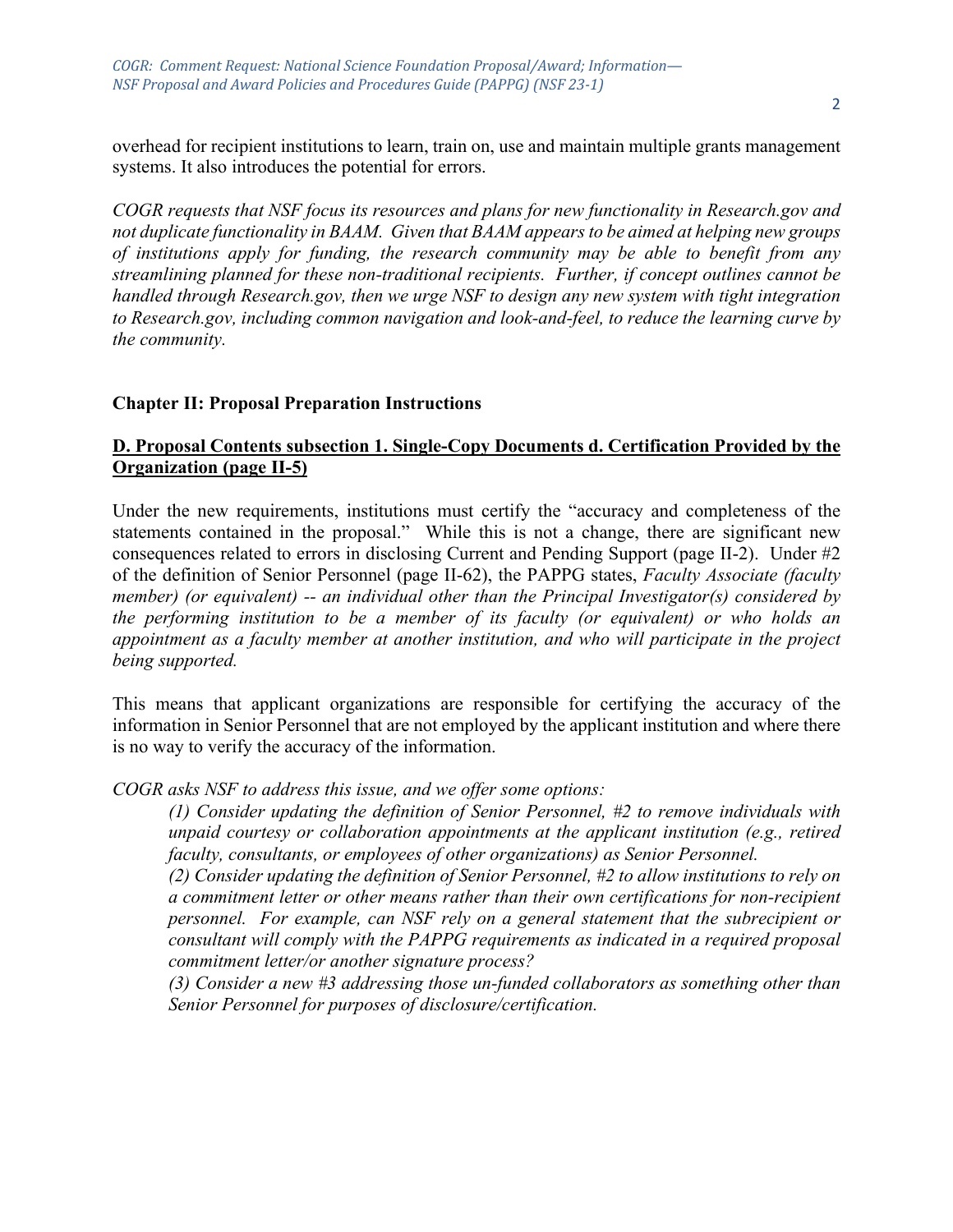# **D. Proposal Contents subsection 2. Sections of the Proposal h. Senior Personnel Documents, (i) Biographical Sketch(es) (a) Senior Personnel two (2) Appointments and Positions (page II-23)**

We appreciate the revision in the section to report only "current" positions instead of "all positions," as stated in the current policy. This is very helpful regarding both space limitations on the biosketch and harmonization with the NIH policy.

### **D. Proposal Contents subsection 2. Sections of the Proposal h. Senior Personnel Documents, (ii) Current and Pending Support (pages II-24 through 26)**

(b) Use of SciENcv – The new requirement that applicants use SciENcv to submit their Current and Pending Support will be challenging under the proposed timeline. While the system has been available for some time, recipient institutions, especially smaller institutions, may need more time to implement new processes. Member institutions state that investigators are responsible for manually updating in SciENcv, and they will continue to have this responsibility unless and until they can develop a system solution. For example, unless an institution has the expertise and has invested the time and resources to build an interface between their grants management system and SciENcv, all federal foundation, industry, and other sponsored award information needed for Current and Pending Support must be entered and maintained manually in SciENcv. Further, internal grants are not always captured in the same grants management system as sponsored awards. Therefore, a system-to-system solution may not be available in the short term. In addition, in-kind support is relatively new and captured at institutions using various methods. It's unclear whether any system-to-system interface is possible in the short term. These factors are examples of the significant additional burden required to keep Current and Pending Support information upto-date in SciENcv.

We must again express how challenging these new system implementations are for smaller institutions. The burden is very heavy for institutions that don't have the range and number of employees focused on research that larger institutions have. Each new federal requirement must often be implemented by the same few people, which takes resources and support away from the researchers.

In addition, this section of the draft PAPPG includes reference to the "NSF Pre-award and Postaward Disclosures Relating to the Biographical Sketch and Current and Pending Support," which, for the last year or so, has required disclosure of "Startup company based on non organizationlicensed IP" as Current and Pending Support. However, the current disclosure functions available in SciENcv support only project-based reporting and not information about the existence of a company. SciENcv itself would need to be updated to include the required information that NSF expects to receive about startup companies. Depending on the information NSF requires, it may not exist in a form and format to support a system-to-system solution and may need to be maintained manually.

We appreciate that NSF has selected ORCID IDs as a unique persistent identifier. ORCID IDs are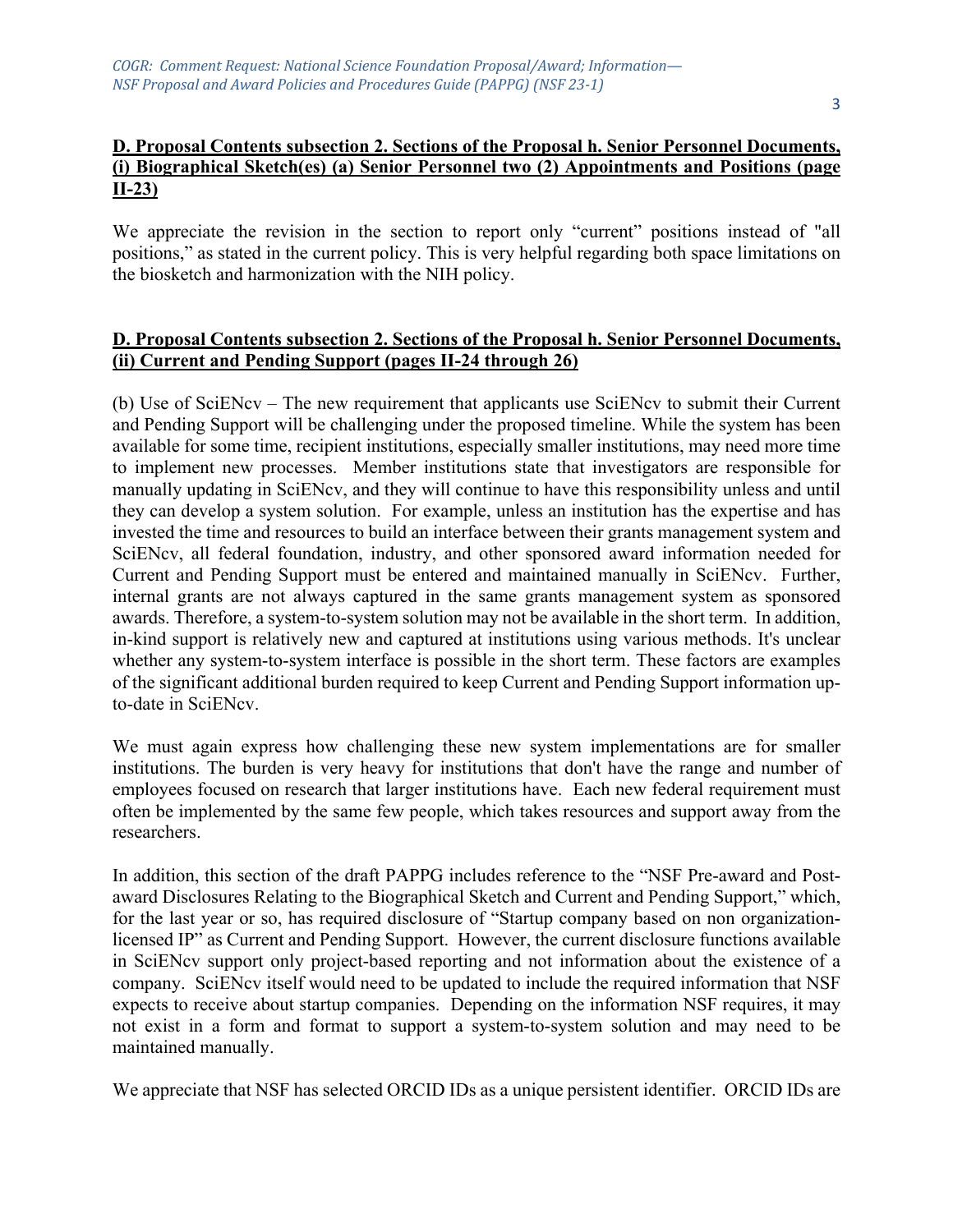*COGR: Comment Request: National Science Foundation Proposal/Award; Information— NSF Proposal and Award Policies and Procedures Guide (PAPPG)* (NSF 23-1)

becoming more common and are valuable when linking an individual to publications, patents, data sets, and other research products. Still, ORCID IDs are not widely used to connect federally funded awards to a particular individual. Therefore, this will not ease the administrative burden for awards in the short term. Nonetheless, we hope broader use of ORCID IDs will enable efficiencies in the future.

*COGR requests that NSF delay the requirement to use SciENcv exclusively to develop and submit Current and Pending Support for an additional 12 months to provide time for NSF to make further refinements and for recipient institutions to build efficient processes and interfaces to support Current and Pending Support disclosures through ScieENcv.* 

(g) Resubmission of current and pending support before award – We understand the need for NSF to assess budgetary and scientific overlap before award. However, we see this as an NSF business review and unrelated to scientific peer review of the application. This raises questions about why this information is needed at the time of proposal since the data is often stale within a few months of proposal submission.

*COGR requests removing the requirement in section (b) above to submit Current and Pending Support at the time of proposal. Submission should be delayed until the project is selected for funding, as described in section (g). This change will significantly reduce the administrative burden on PIs since only about 28% of proposals are selected for funding. This approach is also consistent with the current NIH process.*

# **D. Proposal Contents subsection 2. Sections of the Proposal i. Special Information and Supplementary Documentation (xi) Plan for Safe and Inclusive Field/Vessel/Aircraft Research (page II-29)**

We appreciate the inclusion of this new section to require training and other precautions to protect the safety of researchers working in the field where there may be an increased likelihood of harassment. We agree with NSF's expectations and the responsibility of the researchers as described in sections. However, the community could benefit from some additional examples and resources related to the Preparation for Fieldwork, training, Field Incident Support, and other areas of the plan which may not already exist. Additional resources would significantly benefit smaller research institutions that wish to compete with larger research institutions for fieldwork sites.

# **D. Proposal Contents subsection 2. Proposal Involving Human Subjects (page II-35)**

We appreciate the recognition that a sponsored award may commence well before the research team requests human participant research approvals. NSF has included several similar enhancements to policy in this version of the PAPPG, which align better with current research methods and processes. We appreciate these changes.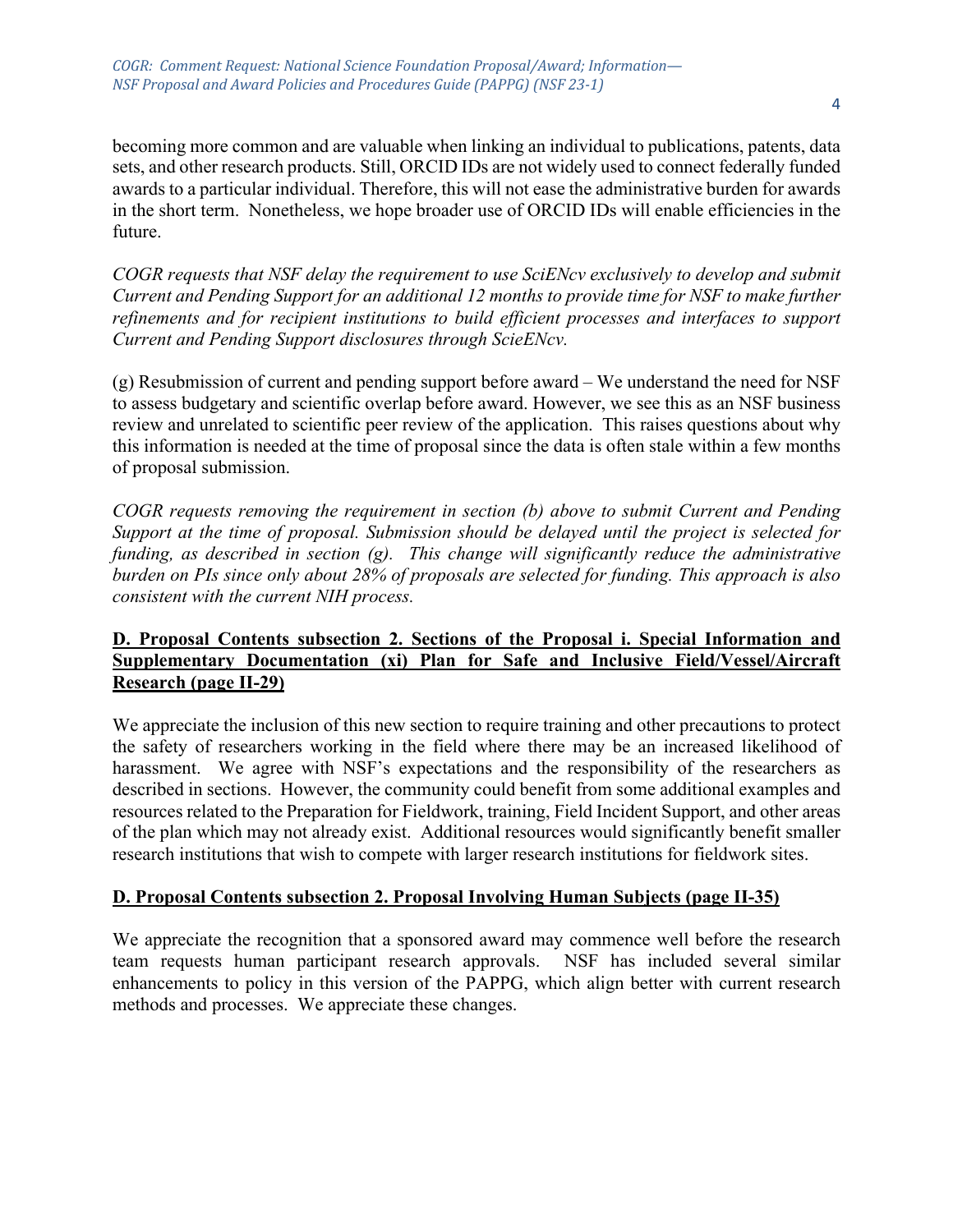*COGR: Comment Request: National Science Foundation Proposal/Award; Information— NSF Proposal and Award Policies and Procedures Guide (PAPPG)* (*NSF 23-1)* 

We thank NSF for the opportunity to provide comments on the draft NSF PAPPG (23-1). Please contact Michelle Christy at mchristy@cogr.edu should you have additional questions.

Sincerely,

Wend D Street

Wendy D. Streitz President